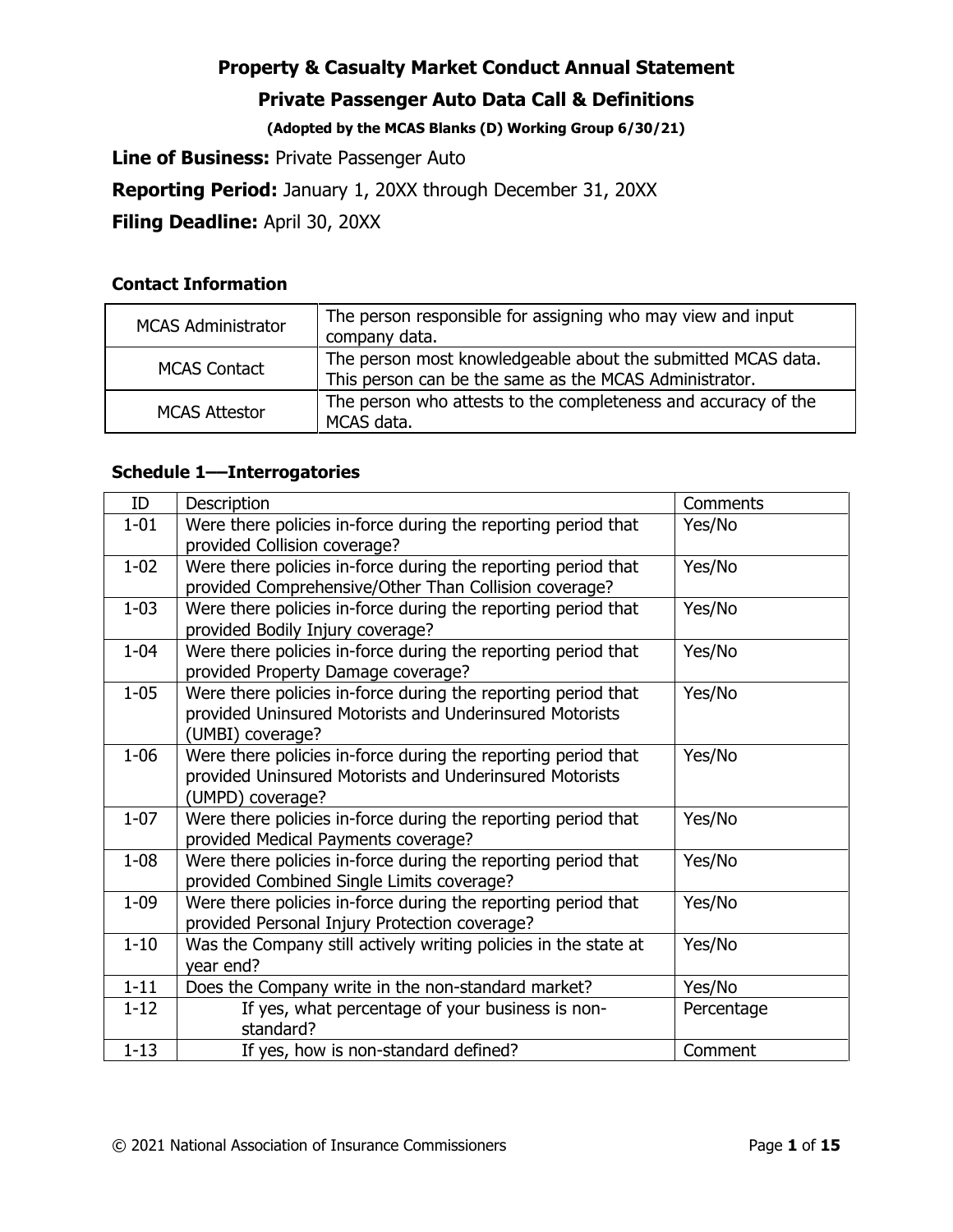# **Private Passenger Auto Data Call & Definitions**

| $1 - 14$ | Has the company had a significant event/business strategy that<br>would affect data for this reporting period?                                                                                          | Yes/No  |
|----------|---------------------------------------------------------------------------------------------------------------------------------------------------------------------------------------------------------|---------|
| $1 - 15$ | If yes, add additional comments                                                                                                                                                                         | Comment |
| $1 - 16$ | Has this block of business or part of this block of business been<br>sold, closed or moved to another company during the reporting<br>period?                                                           | Yes/No  |
| $1 - 17$ | If yes, add additional comments                                                                                                                                                                         | Comment |
| $1 - 18$ | How does company treat subsequent supplemental payments<br>on previously closed claims (or additional payments on a<br>previously reported claim)? Re-open original claim/open new<br>claim             | Comment |
| $1 - 19$ | Does the company use Managing General Agents (MGAs)?                                                                                                                                                    | Yes/No  |
| $1 - 20$ | If yes, list the names of the MGAs.                                                                                                                                                                     | Comment |
| $1 - 21$ | Does the company use Third Party Administrators (TPAs)?                                                                                                                                                 | Yes/No  |
| $1 - 22$ | If yes, list the names of the TPAs.                                                                                                                                                                     | Comment |
| $1 - 23$ | Does the company use telematics or usage-based data?                                                                                                                                                    | Yes/No  |
| $1 - 24$ | Does the company use digital claim settlement?                                                                                                                                                          | Yes/No  |
| $1 - 25$ | If yes, list the vendors providing third-party data and<br>algorithms used in the digital claim settlement process, and for<br>each vendor identify the vendor's role in the digital claims<br>process. | Comment |
| $1 - 26$ | <b>Claims Comments</b>                                                                                                                                                                                  | Comment |
| $1 - 27$ | <b>Underwriting Comments</b>                                                                                                                                                                            | Comment |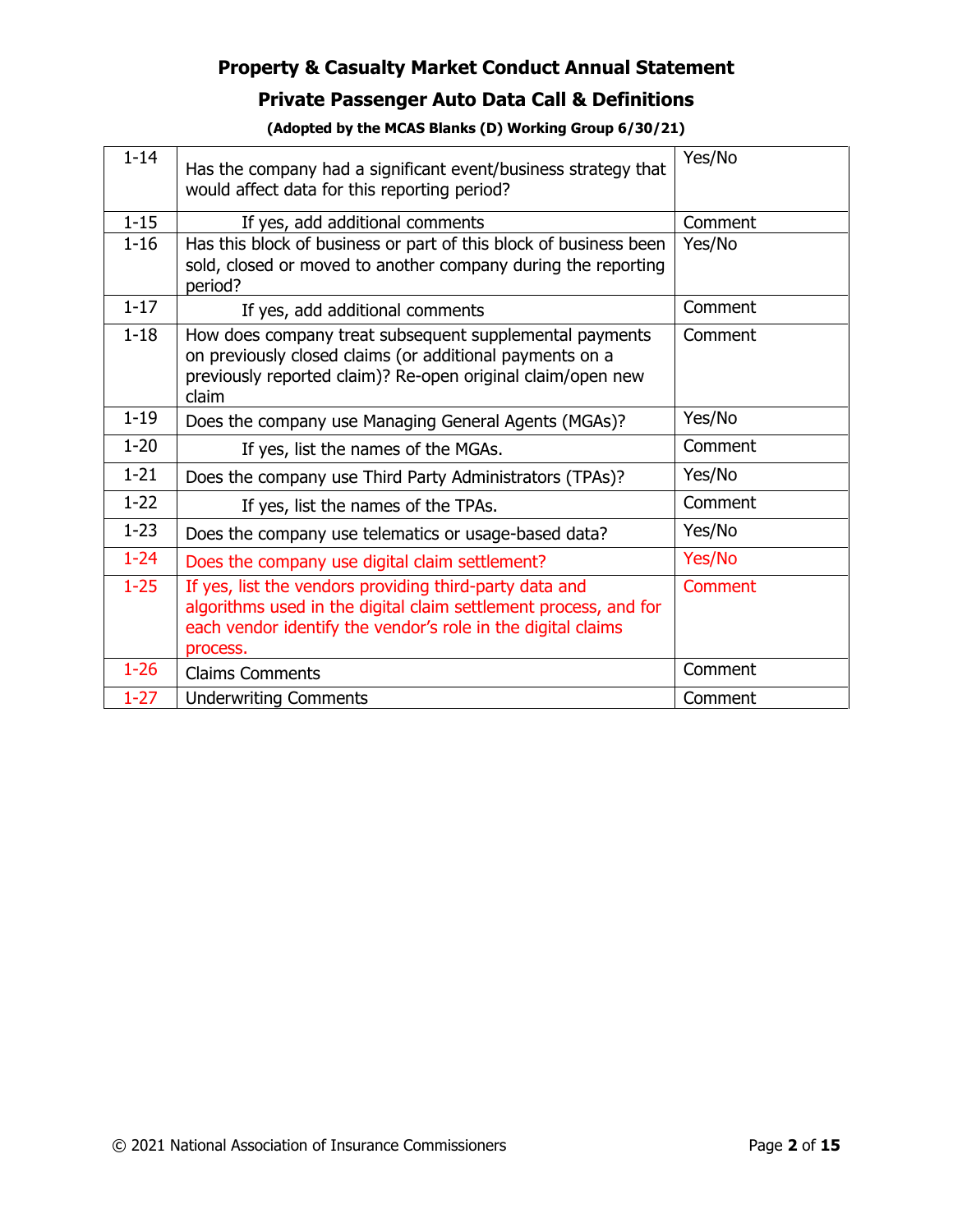#### **Private Passenger Auto Data Call & Definitions**

**(Adopted by the MCAS Blanks (D) Working Group 6/30/21)** 

| <b>Coverages</b>                                                       | <b>Reported also at the Digital Claim</b><br><b>Handling Process Level of Detail *</b> |
|------------------------------------------------------------------------|----------------------------------------------------------------------------------------|
| <b>Collision</b>                                                       | X                                                                                      |
| <b>Comprehensive/Other Than</b><br><b>Collision</b>                    | X                                                                                      |
| <b>Bodily Injury</b>                                                   |                                                                                        |
| <b>Property Damage</b>                                                 | X                                                                                      |
| <b>Uninsured Motorists and</b><br><b>Underinsured Motorists (UMBI)</b> |                                                                                        |
| <b>Uninsured Motorists and</b><br><b>Underinsured Motorists (UMPD)</b> | X                                                                                      |
| <b>Medical Payments</b>                                                |                                                                                        |
| <b>Combined Single Limits</b>                                          |                                                                                        |
| <b>Personal Injury Protection</b>                                      |                                                                                        |

**\* Includes Digital Claims, Hybrid Claims and Non-Digital Claims (Applies only to claims related data elements)** 

**Additionally, an "All" breakout will be included for the reporting of Median Days to Final Payment.** 

#### **Schedule 2––Private Passenger Auto Claims Activity, Counts Reported by Claimant, by Coverage**

Report the number of reserves/lines/features opened for each coverage part per claim. For example, if one claim results in a reserve/line/feature opened for two bodily injury claimants (one property damage claimant, one collision claim for the insured, and one medical payment claim for the insured), it would be reported as follows: Collision  $-1$ , Bodily Injury  $-2$ ; Property Damage  $-1$ ; and Medical Payments  $-1$ . The number of days to final payment (if payment is made) would be calculated separately for each claimant.

| ID       | <b>Description</b>                                                                                                           |
|----------|------------------------------------------------------------------------------------------------------------------------------|
| $2 - 28$ | Number of claims open at the beginning of the period                                                                         |
| $2 - 29$ | Number of claims opened during the period                                                                                    |
| $2 - 30$ | Number of claims closed during the period, with payment                                                                      |
| $2 - 31$ | Number of claims closed during the period, without payment.                                                                  |
| $2 - 32$ | Number of claims closed during the period, without payment, because the amount<br>claimed is below the insured's deductible. |
| $2 - 33$ | Number of claims remaining open at the end of the period                                                                     |
| $2 - 34$ | Median days to final payment                                                                                                 |
| $2 - 35$ | Number of claims closed with payment within 0-30 days                                                                        |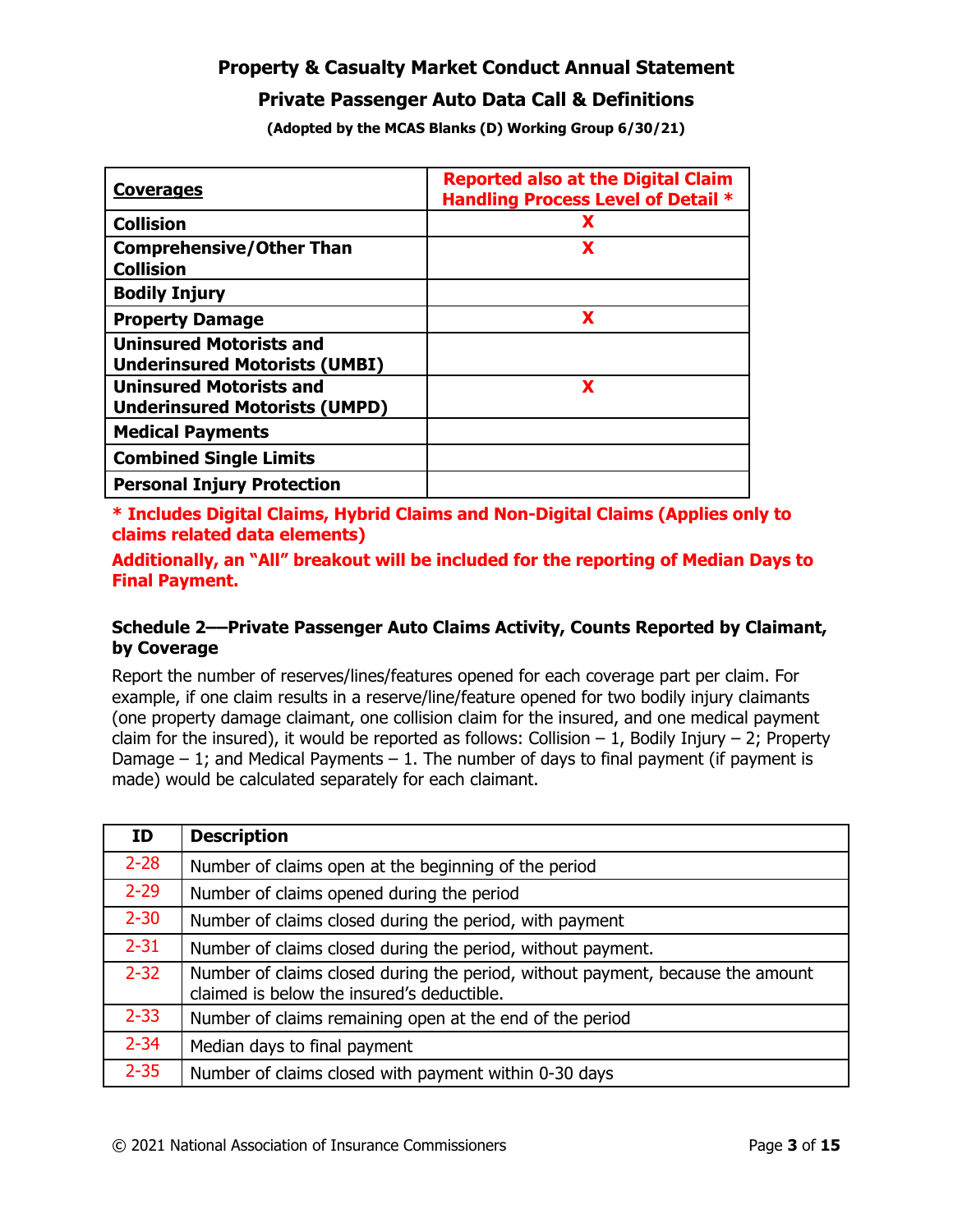## **Private Passenger Auto Data Call & Definitions**

#### **(Adopted by the MCAS Blanks (D) Working Group 6/30/21)**

| $2 - 36$ | Number of claims closed with payment within 31-60 days         |
|----------|----------------------------------------------------------------|
| $2 - 37$ | Number of claims closed with payment within 61-90 days         |
| $2 - 38$ | Number of claims closed with payment within 91-180 days        |
| $2 - 39$ | Number of claims closed with payment within 181-365 days       |
| $2 - 40$ | Number of claims closed with payment beyond 365 days           |
| $2 - 41$ | Number of claims closed without payment within 0-30 days       |
| $2 - 42$ | Number of claims closed without payment within 31-60 days      |
| $2 - 43$ | Number of claims closed without payment within 61-90 days      |
| $2 - 44$ | Number of claims closed without payment within 91-180 days     |
| $2 - 45$ | Number of claims closed without payment within 181-365 days    |
| $2 - 46$ | Number of claims closed without payment beyond 365 days        |
| $2 - 47$ | Number of lawsuits open at beginning of the period             |
| $2 - 48$ | Number of lawsuits opened during the period                    |
| $2 - 49$ | Number of lawsuits closed during the period                    |
| $2 - 50$ | Number of lawsuits open at end of period                       |
| $2 - 51$ | Number of lawsuits closed with consideration for the consumer. |

### **Schedule 3––Private Passenger Auto Underwriting**

| ΙD       | <b>Description</b>                                                                                                                             |
|----------|------------------------------------------------------------------------------------------------------------------------------------------------|
| $3 - 52$ | Number of autos which have policies in-force at the end of the period                                                                          |
| $3 - 53$ | Number of policies in-force at the end of the period                                                                                           |
| $3 - 54$ | Number of new business policies written during the period                                                                                      |
| $3 - 55$ | Dollar amount of direct premium written during the period                                                                                      |
| $3 - 56$ | Number of Company-Initiated non-renewals during the period                                                                                     |
| $3 - 57$ | Number of cancellations for non-pay or non-sufficient funds                                                                                    |
| $3 - 58$ | Number of cancellations at the insured's request                                                                                               |
| $3 - 59$ | Number of Company-Initiated cancellations that occur in the first 59 days after<br>effective date, excluding rewrites to an affiliated company |
| $3 - 60$ | Number of Company-Initiated cancellations that occur 60 to 90 days after effective<br>date, excluding rewrites to an affiliated company        |
| $3 - 61$ | Number of Company-Initiated cancellations that occur greater than 90 days after<br>effective date, excluding rewrites to an affiliated company |
| $3 - 62$ | Number of complaints received directly from any person or entity other than the DOI                                                            |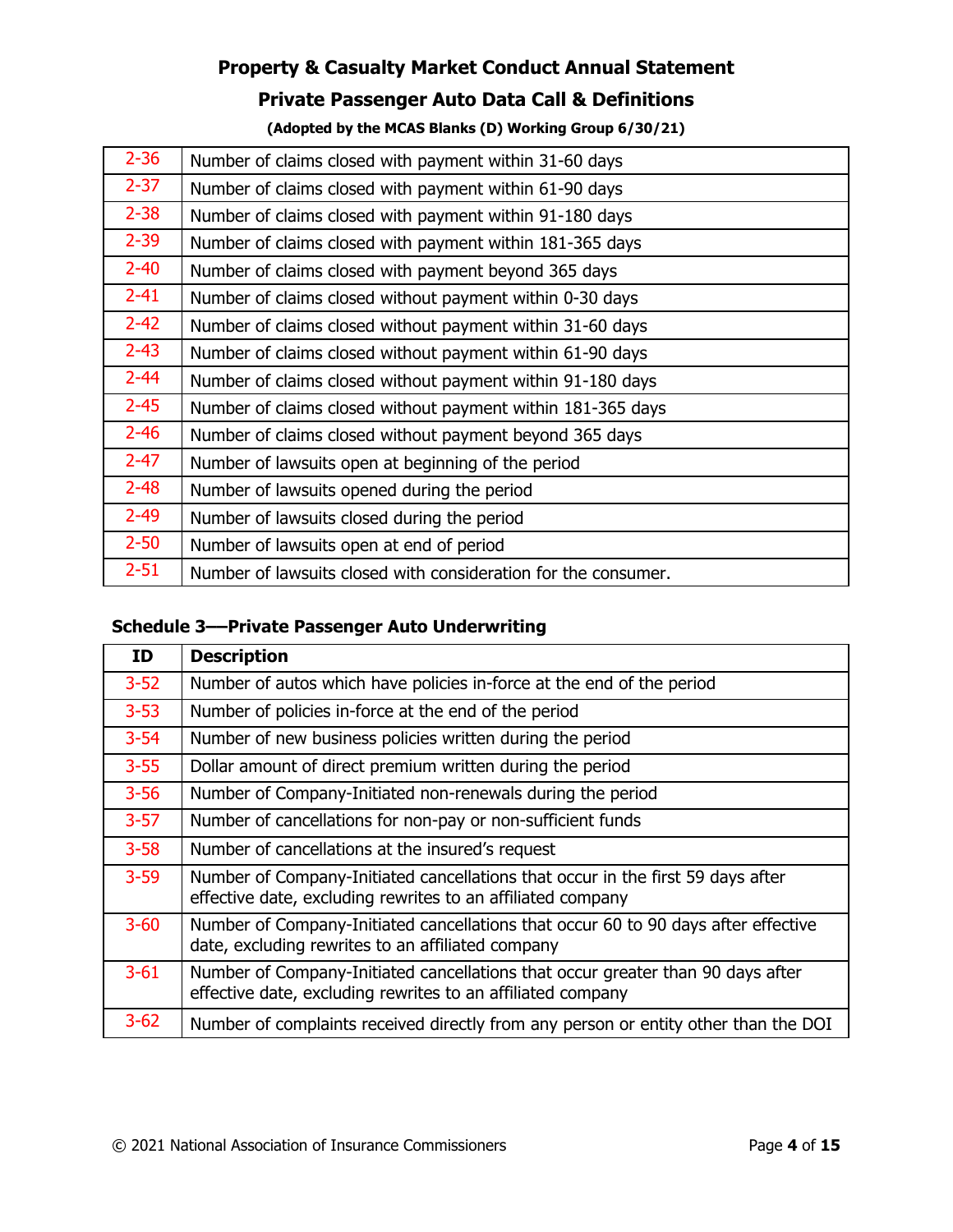# **Property & Casualty Market Conduct Annual Statement Private Passenger Auto Data Call & Definitions**

#### **(Adopted by the MCAS Blanks (D) Working Group 6/30/21)**

### **Definitions:**

In determining what business to report for a particular state, unless otherwise indicated in these instructions, all companies should follow the same methodology/definitions used to file the Financial Annual Statement (FAS) and its corresponding state pages. Exclude lender-placed or creditor-placed policies.

Data should be reported for both private passenger automobiles and motorcycles. Exclude antique vehicles and primarily off-road vehicles such as dune buggies or three-wheel ATVs.

**Cancellations** – Includes all cancellations of the policies where the cancellation effective date is during the reporting year. The number of cancellations should be reported on a policy basis regardless of the number of automobiles insured under the policy.

Report cancellations separately for:

- Policies cancelled for non-payment of premium or non-sufficient funds
	- $\circ$  These should be reported every time a policy cancels for the above reasons (i.e., if a policy cancels for non-pay three times in a policy period, and is reinstated each time; each cancellation should be counted).
- Policies cancelled at the insured's request
- Policies cancelled for underwriting reasons.

Exclude:

• Policies cancelled for 're-write' purposes where there is no lapse in coverage.

**Cancellations within the first 59 days –** Company-initiated cancellations for new business where the notice of cancellation was issued within the first 59 days after the original effective date of the policy.

- The calculation of the number of days is from the original inception date of the policy, not the renewal date.
- This time frame should be used regardless of individual state requirements related to the 'underwriting' period for new business.
- The notice of cancellation is the date the cancellation notice was mailed to the insured.

**Cancellations from 60 to 90 days** – Company-initiated cancellations where the notice of cancellation was issued 60 to 90 days after the original effective date of the policy.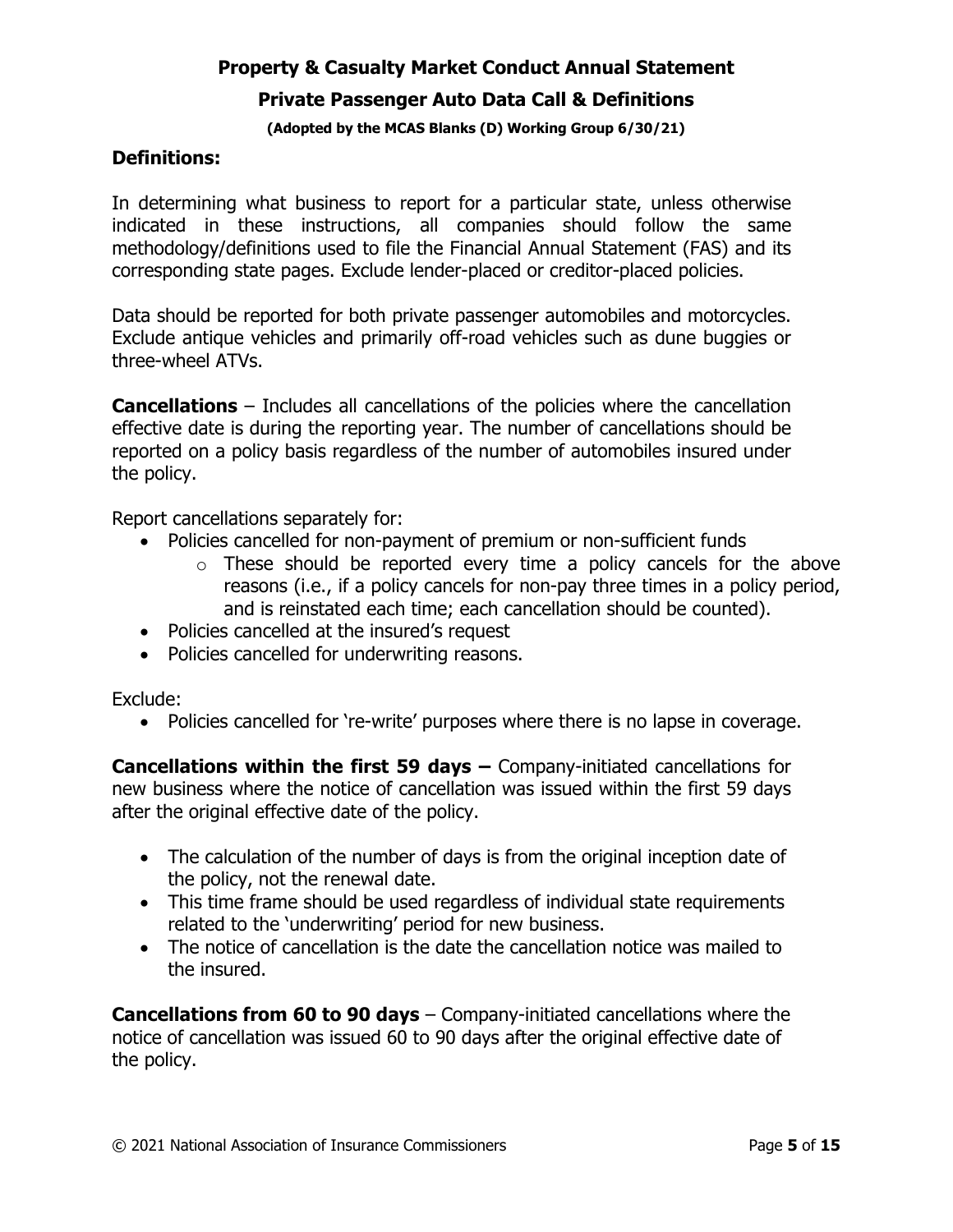# **Property & Casualty Market Conduct Annual Statement Private Passenger Auto Data Call & Definitions**

#### **(Adopted by the MCAS Blanks (D) Working Group 6/30/21)**

- The calculation of the number of days is from the original inception date of the policy, not the renewal date.
- This time frame should be used regardless of individual state requirements related to the 'underwriting' period for new business.
- The notice of cancellation is the date the cancellation notice was mailed to the insured.

**Cancellations greater than 90 days** – Company-initiated cancellations where the notice of cancellation was issued more than 90 days after the original effective date of the policy.

- The calculation of the number of days is from the original inception date of the policy, not the renewal date.
- This time frame should be used regardless of individual state requirements related to the 'underwriting' period for new business.
- The notice of cancellation is the date the cancellation notice was mailed to the insured.

**Claim -** A request or demand for payment of a loss that may be included within the terms of coverage of an insurance policy. Each claimant/insured reporting a loss is counted separately.

Include:

• Both first- and third-party claims.

Exclude:

- An event reported for "information only".
- An inquiry of coverage if a claim has not actually been presented (opened) for payment.
- A potential claimant if that individual has not made a claim nor had a claim made on his or her behalf.

**Claims Closed With Payment** – Claims closed with payment where the claim was closed during the reporting period regardless of the date of loss or when the claim was received. The number of days to closure, however, should be measured as the difference between the date of the final payment and the date the claim was reported or between the date of the final payment and the date the request for supplemental payment was received. See also "Date of Final Payment".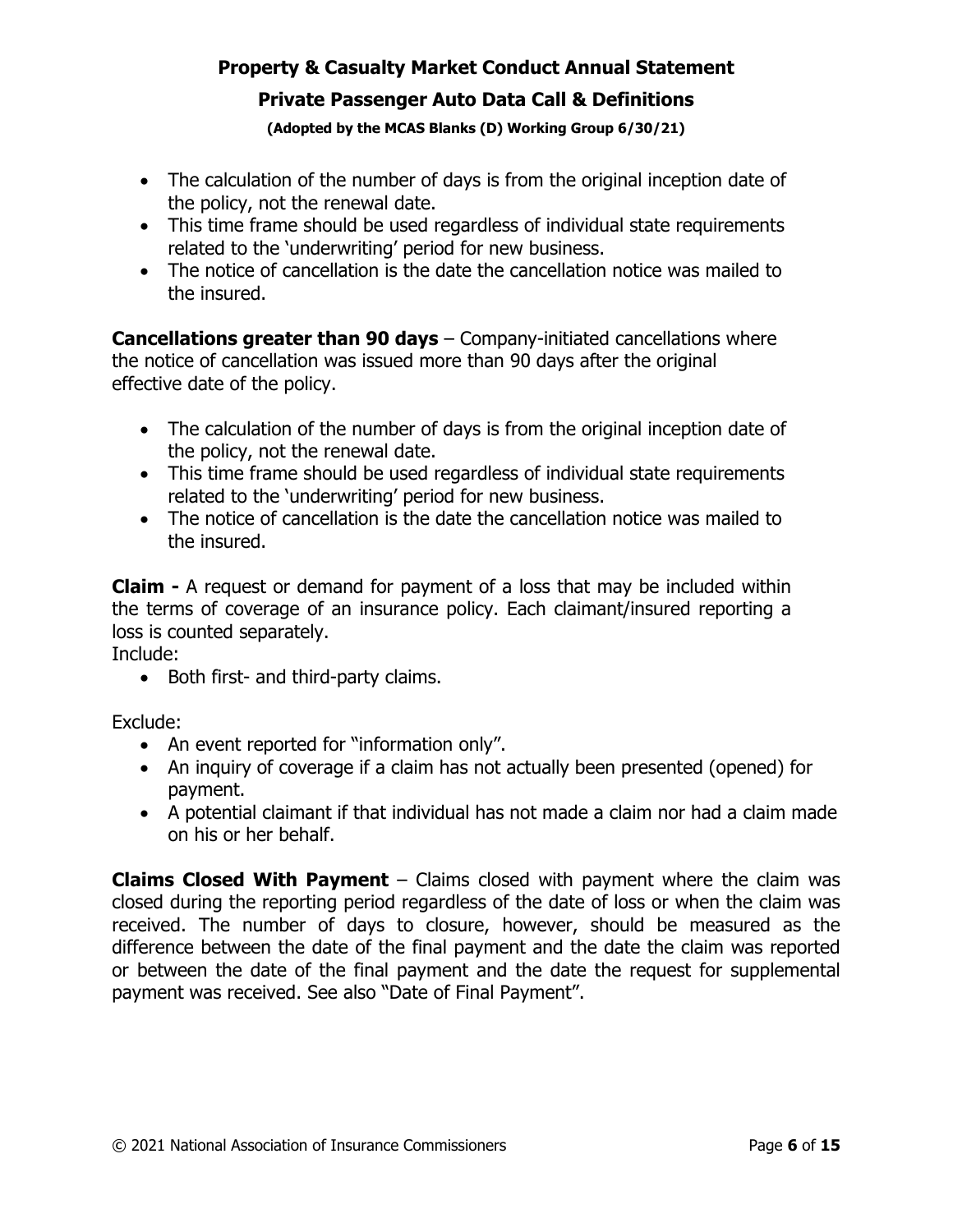### **Private Passenger Auto Data Call & Definitions**

**(Adopted by the MCAS Blanks (D) Working Group 6/30/21)** 

Exclude:

- Claims where payment was made for company loss adjustment expenses if no payment was made to an insured/claimant.
- Claims that are closed because the amount claimed is below the insured's deductible.

Clarifications:

- If a claim is reopened for the sole purpose of refunding the insured's deductible, do not count it as a paid claim.
- For claims where the net payment is \$0 due to subrogation recoveries, report the number of claims in which any amount was paid to the insured; do not net the payment with subrogation recoveries when counting the number of paid claims.

Calculation Clarification:

• For each coverage identifier, the sum of the claims settled with payment across each closing time interval should equal the total number of claims closed with payment during the reporting period.

Handling Additional Payment on Previously Reported Claim/Subsequent Supplemental Payment for claims closed with payment during the reporting period:

• If a claim is reopened for a subsequent supplemental payment, count the reopened claim as a new claim. Calculate a separate aging on the supplemental payment from the time the request for supplemental payment was received to the date the final payment was made.

**Claims Closed Without Payment** – Claims closed with no payment made to an insured or third party. The number of days to closure is the difference between the date the claim was closed and the date the claim was reported and/or reopened. See also "Date of Final Payment".

Include:

- All claims that were closed during the reporting period regardless of the date of loss or when the claim was received.
- Claims where no payment was made to an insured/claimant even though payment was made for company loss adjustment expenses.
- A demand for payment for which it was determined that no relevant policy was in-force at the time of the loss if a claim file was set up and the loss was investigated.
- Claims that are closed because the amount claimed is below the insured's deductible.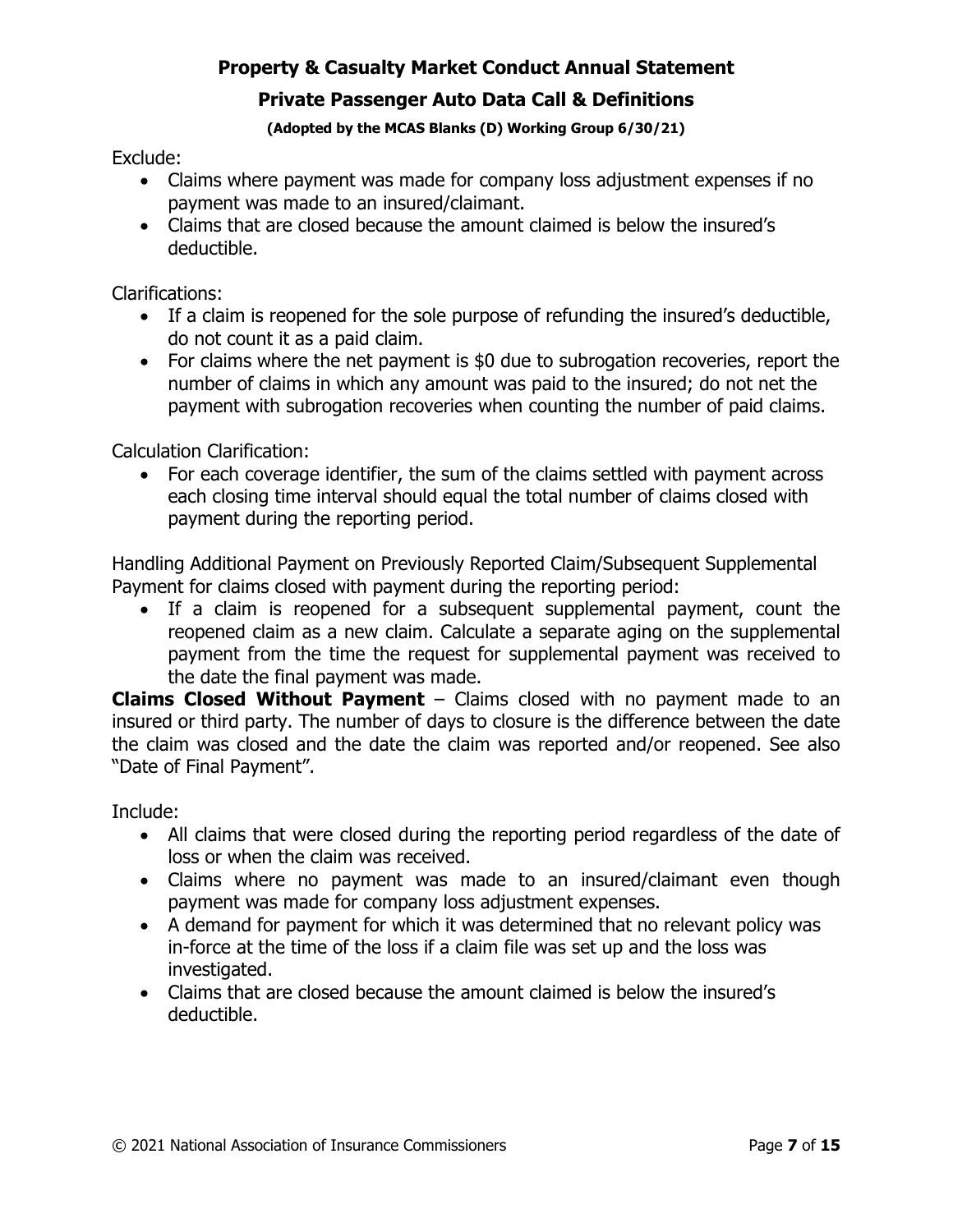### **Private Passenger Auto Data Call & Definitions**

#### **(Adopted by the MCAS Blanks (D) Working Group 6/30/21)**

**Complaint –** any written communication that expresses dissatisfaction with a specific person or entity subject to regulation under the state's insurance laws. An oral communication, which is subsequently converted to a written form in order to be analyzed and acted upon, will meet the definition of a complaint for this purpose. Include:

- Any complaint regardless of the subject of the complaint (claims, underwriting, marketing, etc.)
- Complaints received from third parties.

**Coverage - Collision Insurance** – Coverage to provide protection against physical contact of an automobile with another inanimate object resulting in damage to the insured automobile.

Clarification:

• Rental/transportation/tow expenses which are paid as a result or part of a collision claim should not be counted as separate claims.

**Coverage - Comprehensive/Other than Collision Insurance** – Coverage providing protection in the event of physical damage (other than collision), including theft of the insured automobile.

Clarification:

• Rental/transportation/tow expenses which are paid as a result or part of a comprehensive/other than collision claim should not be counted as separate claims.

**Coverage - Bodily Injury –** Physical damage to one's person. The purpose of liability (casualty) insurance is to cover bodily injury to a third party resulting from the negligent acts and omissions of an insured.

**Coverage - Property Damage Liability Insurance** – Coverage in the event that the negligent acts or omissions of an insured result in damage or destruction to another's property.

Include:

• 'Property Damage Rental' coverage (i.e. amounts paid for a third party claimant's rental car).

**Coverage - UMBI** – Includes both Uninsured Motorist Coverage and Underinsured Motorists Coverage for bodily injury claims.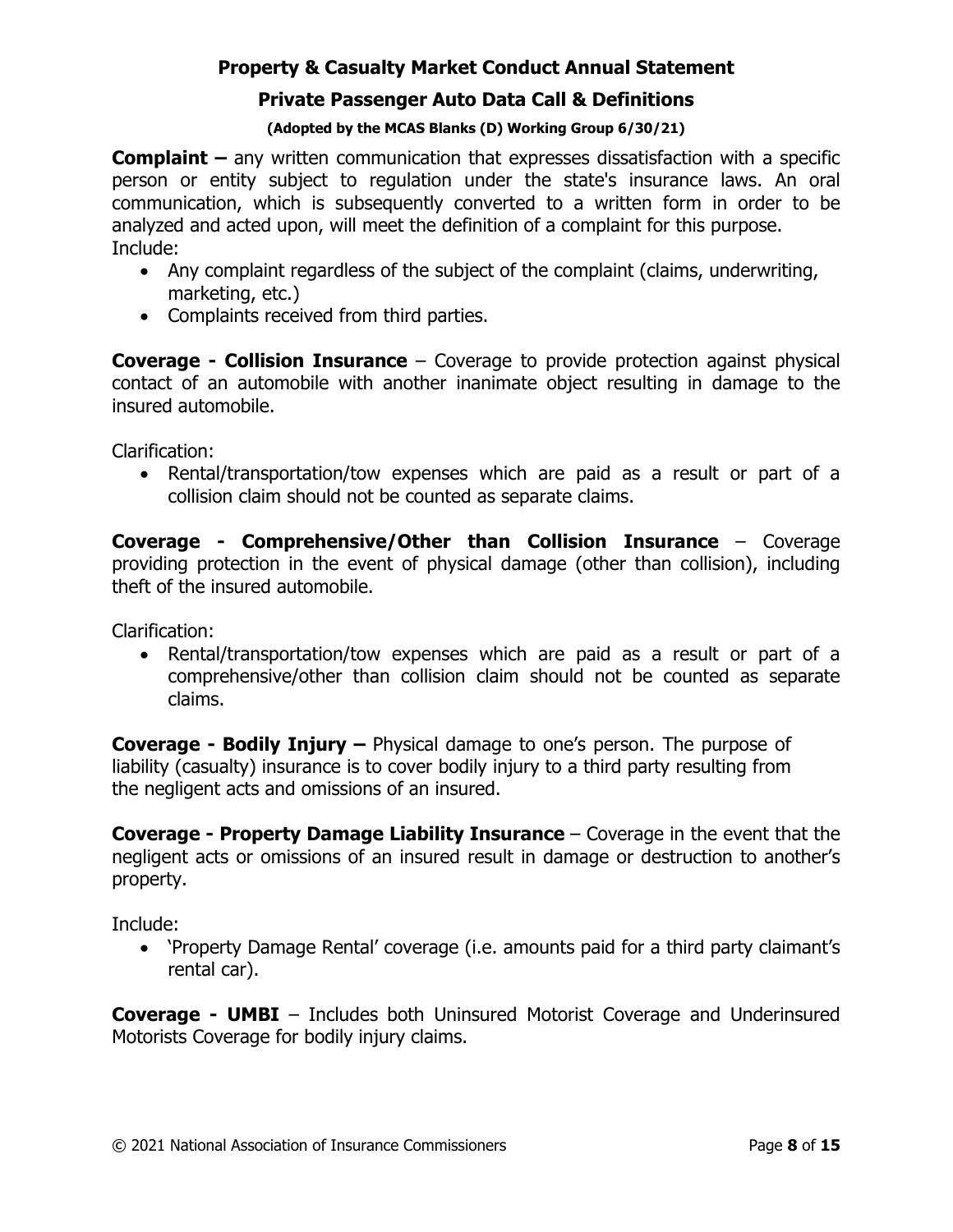### **Private Passenger Auto Data Call & Definitions**

#### **(Adopted by the MCAS Blanks (D) Working Group 6/30/21)**

- **Underinsured Motorist Coverage (UIM)**  Provides coverage for bodily injury sustained by an insured who is involved in an accident caused by an atfault driver who does not have sufficient liability insurance to pay for the damages.
- **Uninsured Motorist Coverage (UM)**  Provides coverage for bodily injury sustained by an insured involved in an accident caused by an at-fault driver who does not have liability insurance.

**Coverage - UMPD** – Includes both Uninsured Motorist Property Damage Coverage and Underinsured Motorist Property Damage Coverage.

- **Underinsured Motorist Property Damage Coverage** Provides coverage for property damage to covered property caused by an at-fault driver who does not have sufficient liability insurance to pay for the damages.
- **Uninsured Motorist Property Damage Coverage**  Provides coverage for property damage to covered property caused by an at-fault driver who does not have liability insurance.

**Coverage - Medical Payments Coverage** – First party coverage for injuries incurred in a motor vehicle accident.

**Coverage - Combined Single Limit** – Bodily injury liability and property damage liability expressed as a single sum of coverage.

**Coverage - Personal Injury Protection (PIP)** – A first party benefit. coverage to pay basic expenses for an insured and his/her family in states with no fault automobile insurance laws. No-fault laws generally require drivers to carry personal injury protection coverage to pay for basic medical needs of the insured, such as medical expenses, in the event of an accident. For the purposes of this project, all PIP coverages (wage, funeral, death, medical, etc) that would correspond to first party coverages in the applicable participating states should be included.

**Date of Final Payment** – The date final payment was issued to the insured/claimant.

Calculation Clarification:

- If partial payments were made on the claim, the claim would be considered closed with payment if the final payment was made during the reporting period regardless of the date of loss or when the claims was received.
- Report a claim as "closed with payment" or "closed without payment" if it is closed in the company's claims system during the reporting period (even if the final payment was issued in a prior reporting period.)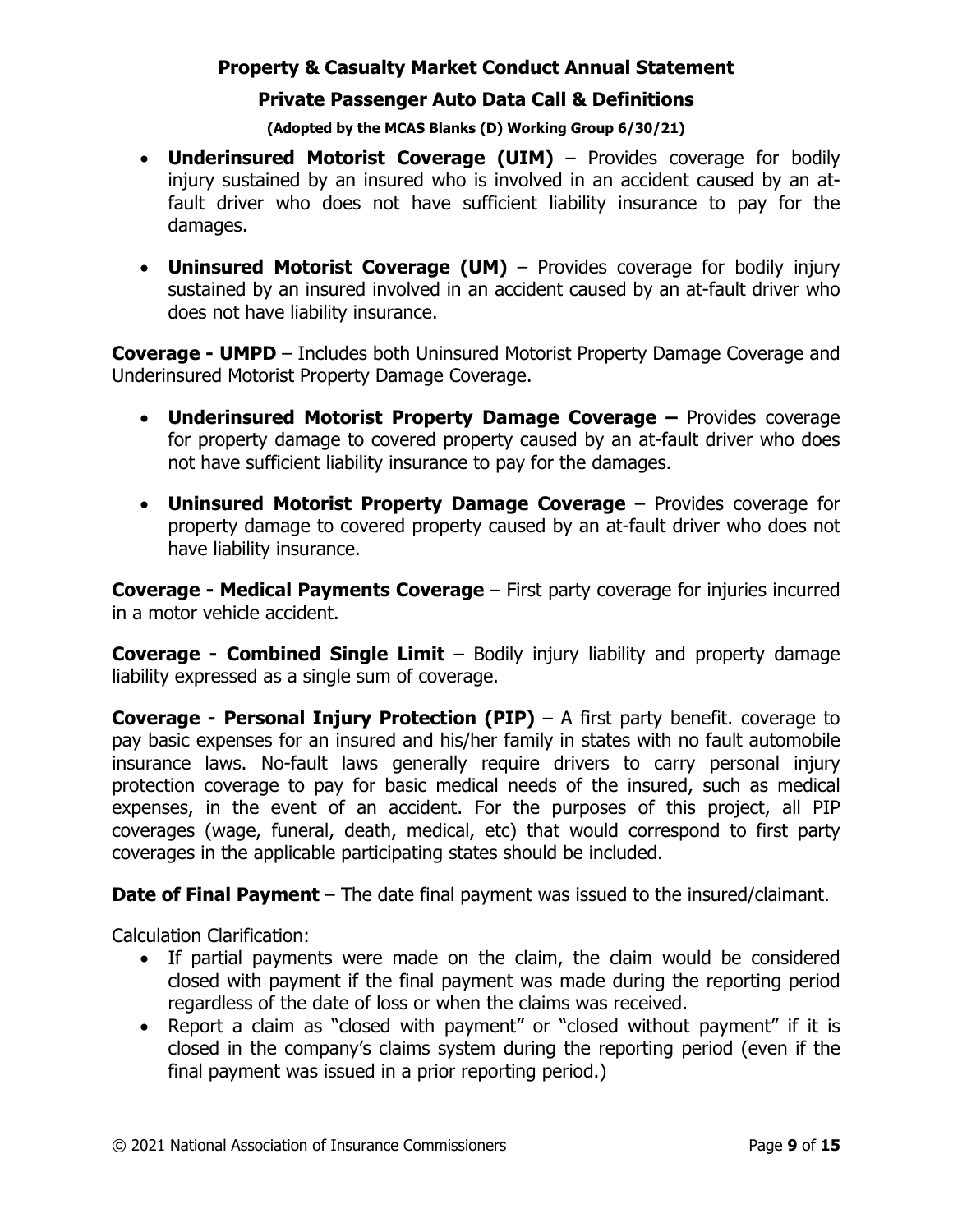## **Private Passenger Auto Data Call & Definitions**

#### **(Adopted by the MCAS Blanks (D) Working Group 6/30/21)**

• If a claim remains open at the end of the reporting period (even though a final payment has been issued) it should be reported as open. Only when the claim is closed in the company's claims system, would you report the days to final payment.

Example:

- A claim is open on  $11/1/00$  and final payment is made on  $12/1/00$ . The claim is left open until 2/1/01 to allow time for supplemental requests.
	- $\circ$  The claim would be reported as open in the "00" MCAS submission and closed in the "01" MCAS submission.
	- $\circ$  The number of days to final payment would be calculated as 30 days and reported in the "01" MCAS submission.

**Date the Claim was Reported** – The date an insured or claimant first reported his or her loss to either the company or insurance agent.

### **Digital Claim Handling Process Level of Detail Breakdown:**

**Digital Claim** – A claim involving a claim settlement determination which was accepted by the insured/claimant without adjustment whereby the entire claim was handled without human intervention on the part of the insurance company in the loss appraisal process, settlement determination, and/or in the production of the initial loss settlement offer. Digital claims utilize only digital information to establish the extent of damage and to produce a loss settlement determination through the application of one or more automated loss algorithms applied to digital information. No human inspection or appraisal of the damaged property is conducted by the insurance company, independent adjuster, or other person relied upon by the insurance company during the life cycle of the claim.

Examples of digital claim information include, but are not limited to, photos taken by a claimant or insured, photos taken by a plane or drone, and/or data provided by in-vehicle or in-property sensors.

**Hybrid** C**laim** – A claim whereby the initial loss settlement determination began as a digital claim, however, at some point in the claim life cycle required the use of human resources in the loss appraisal process, settlement determination, and/or in the production of the initial or subsequent loss settlement offer.

**Non-Digital Claim** – means any claim other than a Digital Claim or Hybrid Claim.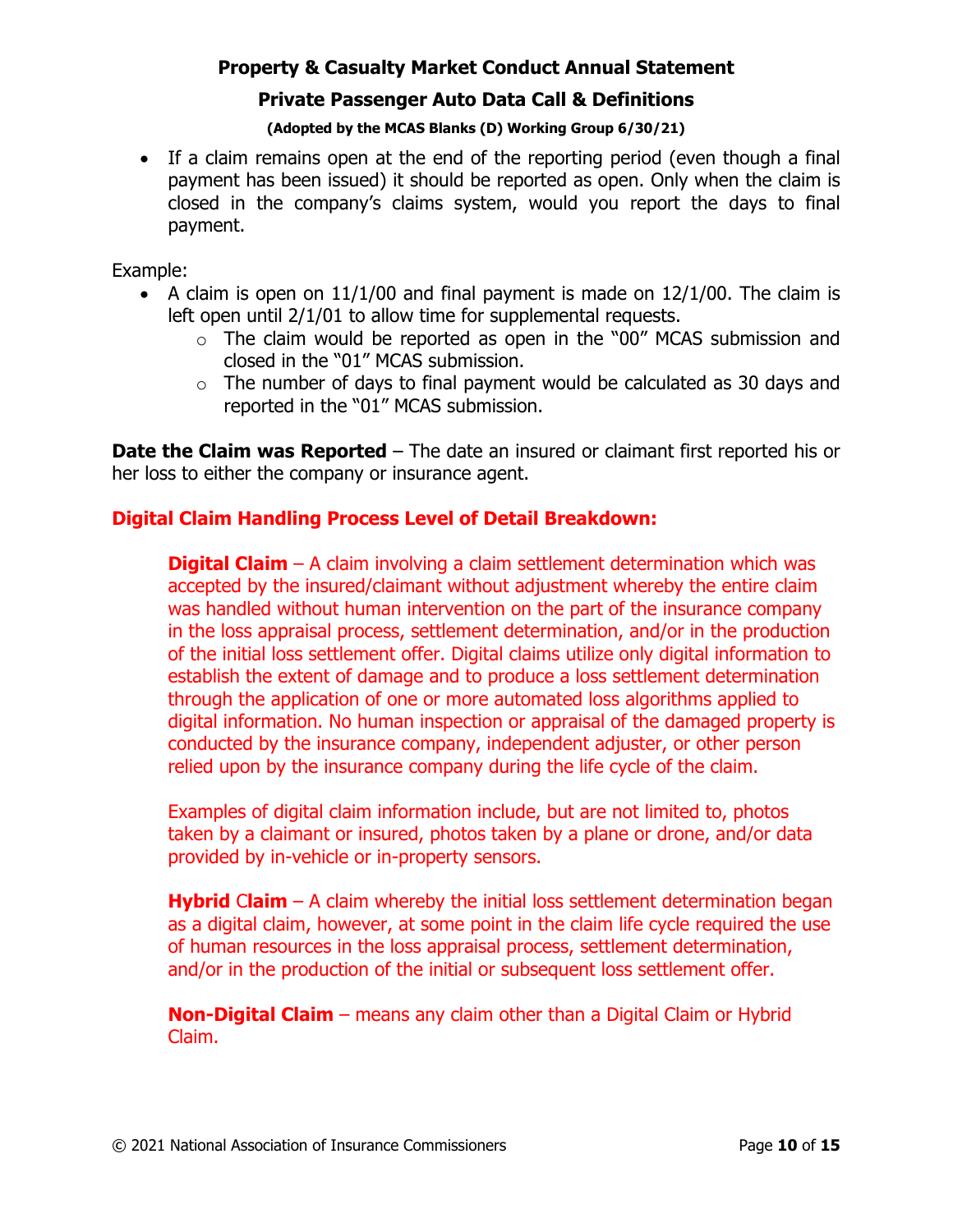### **Private Passenger Auto Data Call & Definitions**

#### **(Adopted by the MCAS Blanks (D) Working Group 6/30/21)**

**Direct Written Premium** - The total amount of direct written premium for all polices covered by the market conduct annual statement (new and renewal) written during the reporting period.

Calculation Clarification:

- Premium amounts should be determined in the same manner as used for the financial annual statement.
- If premium is refunded or additional premium is written during the reporting period (regardless of the applicable policy effective date), the net effect should be reported.
- If there is a difference of 20% or more between the Direct Written Premium reported for market conduct annual statement and the Direct Written Premium reported on the financial annual statement, provide an explanation for the difference when filing the market conduct annual statement in order to avoid inquiries from the regulator receiving the market conduct annual statement filing.
- Reporting shall not include premiums received from or losses paid to other carriers on account of reinsurance assumed by the reporting carrier, nor, shall any deductions be made by the reporting carrier for premiums added to or for losses recovered from other carriers on account of reinsurance ceded.

### Note: Revisions to the 2021 data year Lawsuits definitions were adopted by the Market Regulation and Consumer Affairs (D) Committee and NAIC EX/ Plenary during the 2020 NAIC Fall National Meeting.

**Lawsuit** – A court proceeding to recover a right to a claim, including lawsuits for arbitration cases.

Exclude:

- Subrogation claims where lawsuit is filed by the company against the tortfeasor.
- Non-lawsuit legal activity or litigation filed by an insurer, including, but not limited to: request to compel an independent medical examination, an examination under oath, and declaratory judgment actions filed by an insurer.

Calculation Clarification:

- Lawsuits should be reported on the same basis as claims. One lawsuit should be reported for each claimant / coverage combination, regardless of the number of actual lawsuits filed.
- One lawsuit with two claimants would be reported as two lawsuits as any awards/payments made would be made to the claimants individually.
- One lawsuit filed seeking damages for multiple coverages should be reported as one lawsuit for each applicable coverage. If the lawsuit is seeking damages for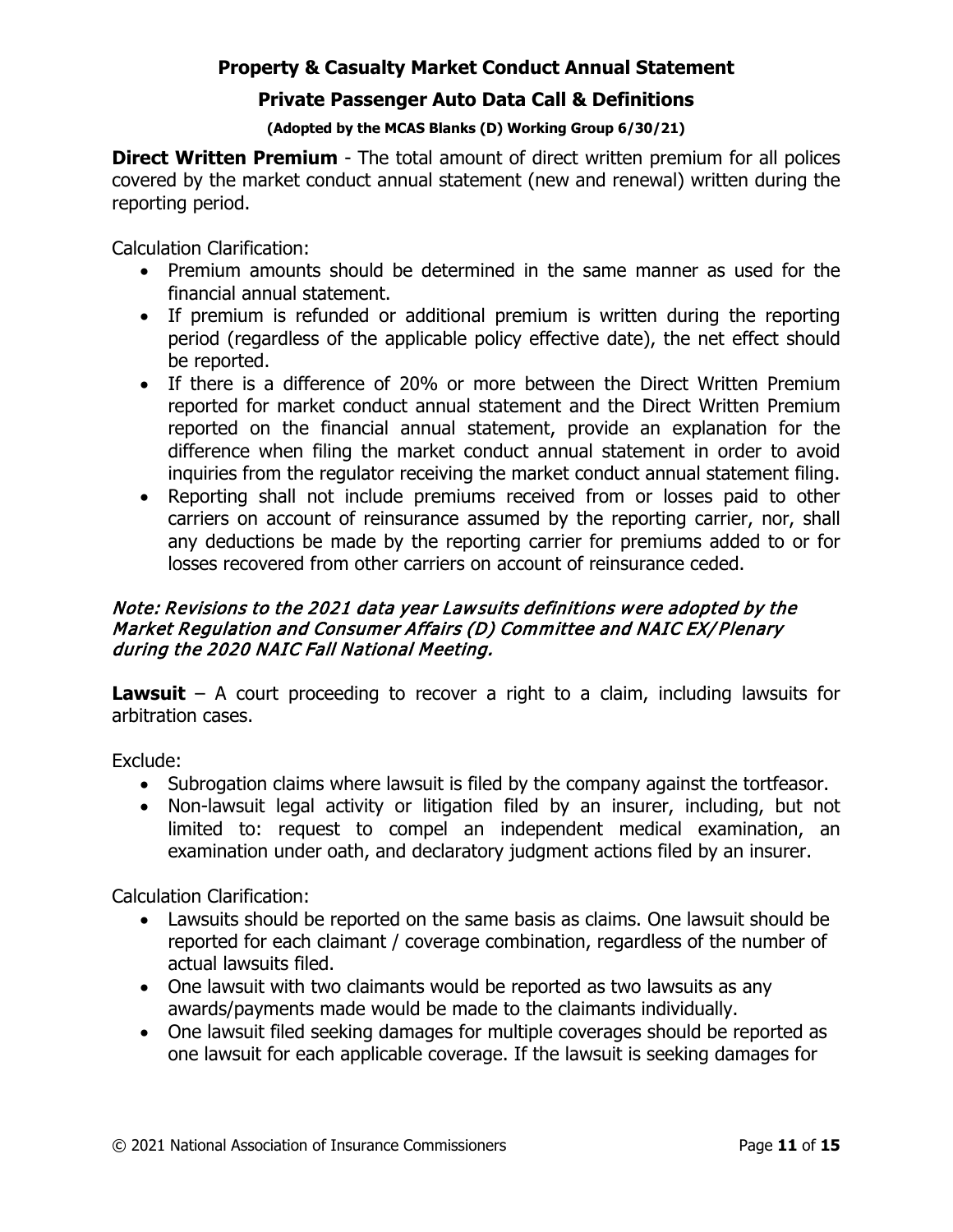# **Private Passenger Auto Data Call & Definitions**

#### **(Adopted by the MCAS Blanks (D) Working Group 6/30/21)**

bodily injury and property damage, one lawsuit should be reported for each of the two coverages.

- Lawsuits should be reported in the state in which the claim is reported on this statement.
- Treatment of class action lawsuits: Report the opening and closing of a class action lawsuit once in each state in which a potential class member resides. Include an explanatory note with your submission stating the number of class action lawsuits included in the data and the general cause of action.

## **Lawsuits Closed During the Period with Consideration for the Consumer**—A

lawsuit closed during the reporting period in which a court order, jury verdict, or settlement resulted in payment, benefits, or other thing of value, i.e., consideration, to the claimant in an amount greater than offered by the reporting insurer before the lawsuit was brought.

**Median Days to Final Payment** – The median value for all claims closed with payment during the period.

Calculation for losses with one final payment date during the reporting period:

• Date the loss was reported to the company to the date of final payment.

Calculation for losses with multiple final payment dates during the reporting period:

• Date the request for supplemental payment received to the date of final payment (for each different final payment date.)

Exclude:

• Subrogation payments should not be included.

Calculation Clarification / Example:

• To determine the Median Days to Final Payment you must first determine the number of days it took to settle each claim. This is the difference between the date the loss was reported to the company, or the date the request for supplemental payment was received, to the date of final payment. The Median Days to Final Payment is the median value of the number of days it took to settle all claims closed with payment during the period.

**Median** - A median is the middle value in a distribution arranged in numerical order (either lowest to highest or highest to lowest). If the distribution contains an odd number of elements, the median is the value above and below which lie an equal number of values. If the distribution contains an even number of elements, the median is the average of the two middle values. It is not the arithmetic mean (average) of all of the values.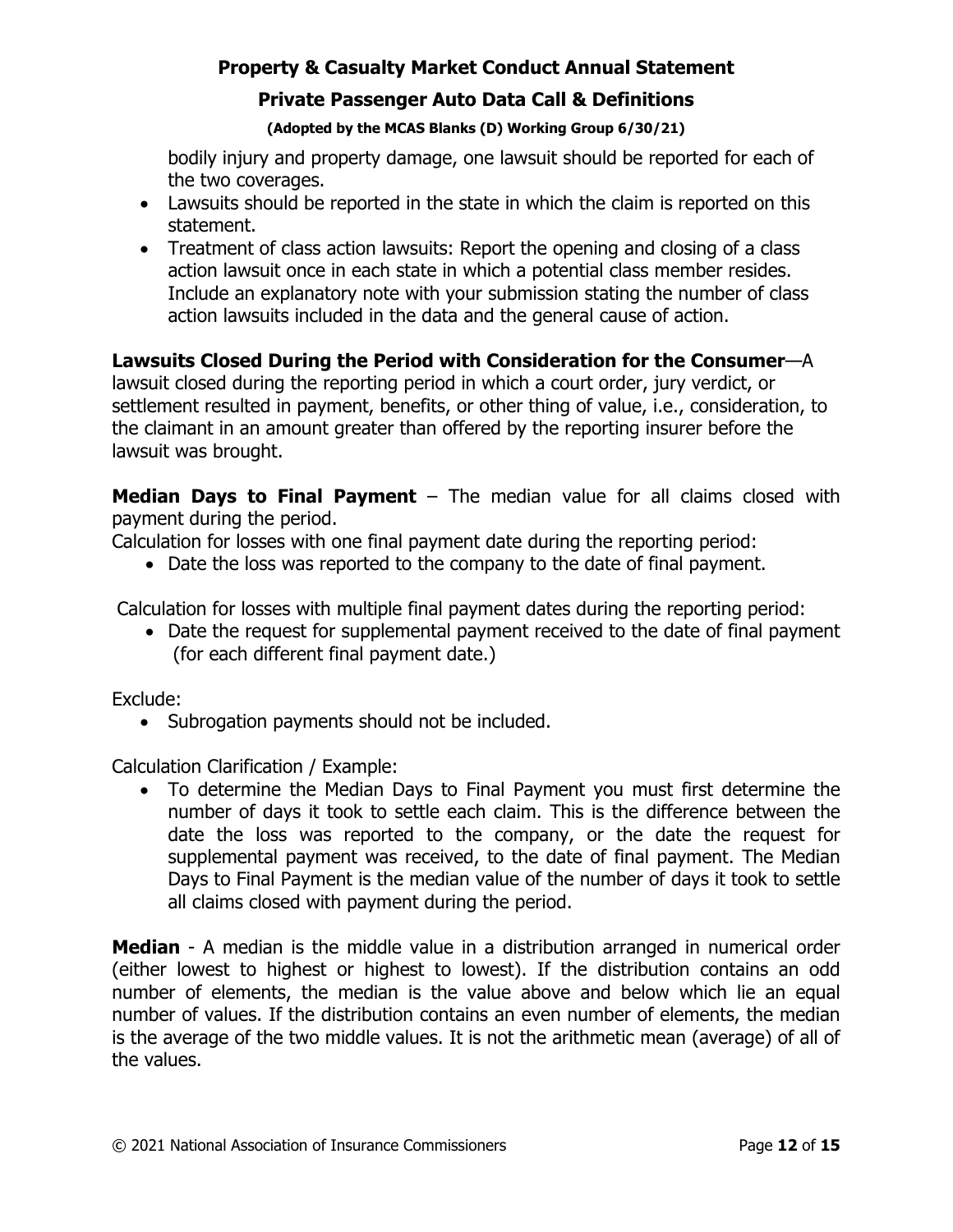# **Property & Casualty Market Conduct Annual Statement Private Passenger Auto Data Call & Definitions**

# **(Adopted by the MCAS Blanks (D) Working Group 6/30/21)**

• Consider the following simple example of the number of days it took to settle each of the following seven claims:

|                |  |  | Claim   Nbr 1   Nbr 2   Nbr 3   Nbr 4   Nbr 5   Nbr 6   Nbr 7 |  |
|----------------|--|--|---------------------------------------------------------------|--|
| Days to Settle |  |  |                                                               |  |

In this situation, the Median Days to Final Payment would be 5 because it is the middle value. There are exactly 3 values below the median (2, 4, & 4) and 3 values above the median (6, 8, & 20). If the data set had included an even number of values, then the median would be the average of the two middle values as demonstrated below.

|                | Claim   Nbr 1   Nbr 2   Nbr 3   Nbr 4   Nbr 5   Nbr 6 |  |  |  |
|----------------|-------------------------------------------------------|--|--|--|
| Days to Settle |                                                       |  |  |  |

Median Days to Final Payment =  $(5 + 6)/2 = 5.5$ 

# **The median should be consistent with the paid claim counts reported in the closing time intervals.**

Example: A carrier reports the following closing times for paid claims.

| <b>Closing Time</b> | # of Claims |
|---------------------|-------------|
| $\leq 30$           | 22          |
| $31 - 60$           | 13          |
| 61-90               | 18          |
| 91-180              | 11          |
| 181-365             | 12          |
| >365                | 15          |

The sum of the claims reported across each closing time interval is 91, so that the median is the  $46<sup>th</sup>$  claim. This claim falls into the closing time interval "61-90 days." Any reported median that falls outside of this range (i.e., less than 61 or greater than 90) will indicate a data error.

**NAIC Company Code** – The five-digit code assigned by the NAIC to all U.S. domiciled companies which filed a Financial Annual Statement with the NAIC.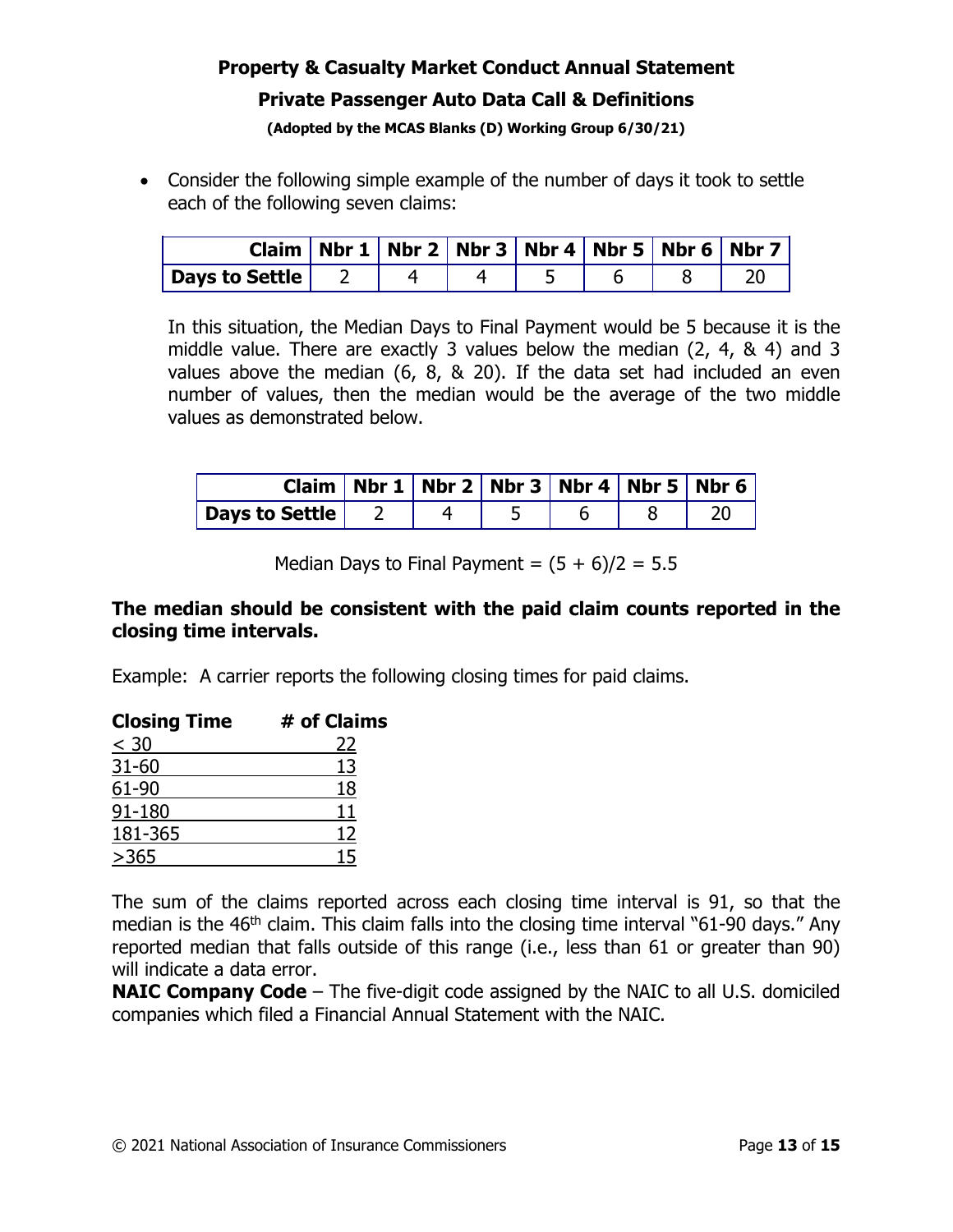### **Private Passenger Auto Data Call & Definitions**

#### **(Adopted by the MCAS Blanks (D) Working Group 6/30/21)**

**NAIC Group Code** – The code assigned by the NAIC to identify those companies that are a part of a given holding company structure. A zero indicates that the company is not part of a holding company.

**New Business Policy Written** – A newly written agreement that puts insurance coverage into effect during the reporting period.

Exclude:

• Renewals or 're-written' policies unless there was a lapse in coverage.

**Non-Renewals** – A policy for which the insurer elected not to renew the coverage for circumstances allowed under the "non-renewal" clause of the policy.

Include:

• All company-initiated non-renewals of the policies where the non-renewal effective date is during the reporting period.

Exclude:

- Policies where a renewal offer was made and the policyholder did not accept the offer.
- Instances where the policyholder requested that the policy not be renewed.

Calculation Clarification:

• The number of non-renewals should be reported on a policy basis regardless of the number of autos insured under the policy.

**Policy In-force** – A policy in which the coverage is in effect as of the end of the reporting period.

**Private Passenger Auto Insurance** – Those policies issued on automobiles owned or leased by an individual or by husband and wife resident in the same household that are reported on lines 19.1, 19.2, and 21.1 of the state page of the financial annual statement.

Include:

- This covers four-wheel vehicles including station wagons, vans, or pick-up trucks with a gross vehicle weight up to 10,000 pounds or less and not customarily used in the occupation, profession, or business of the insured.
- Vehicles as defined above that are reported on Lines 19.1, 19.2, and 21.1 of the state page of the financial annual statement which meet the definition of private passenger automobiles.